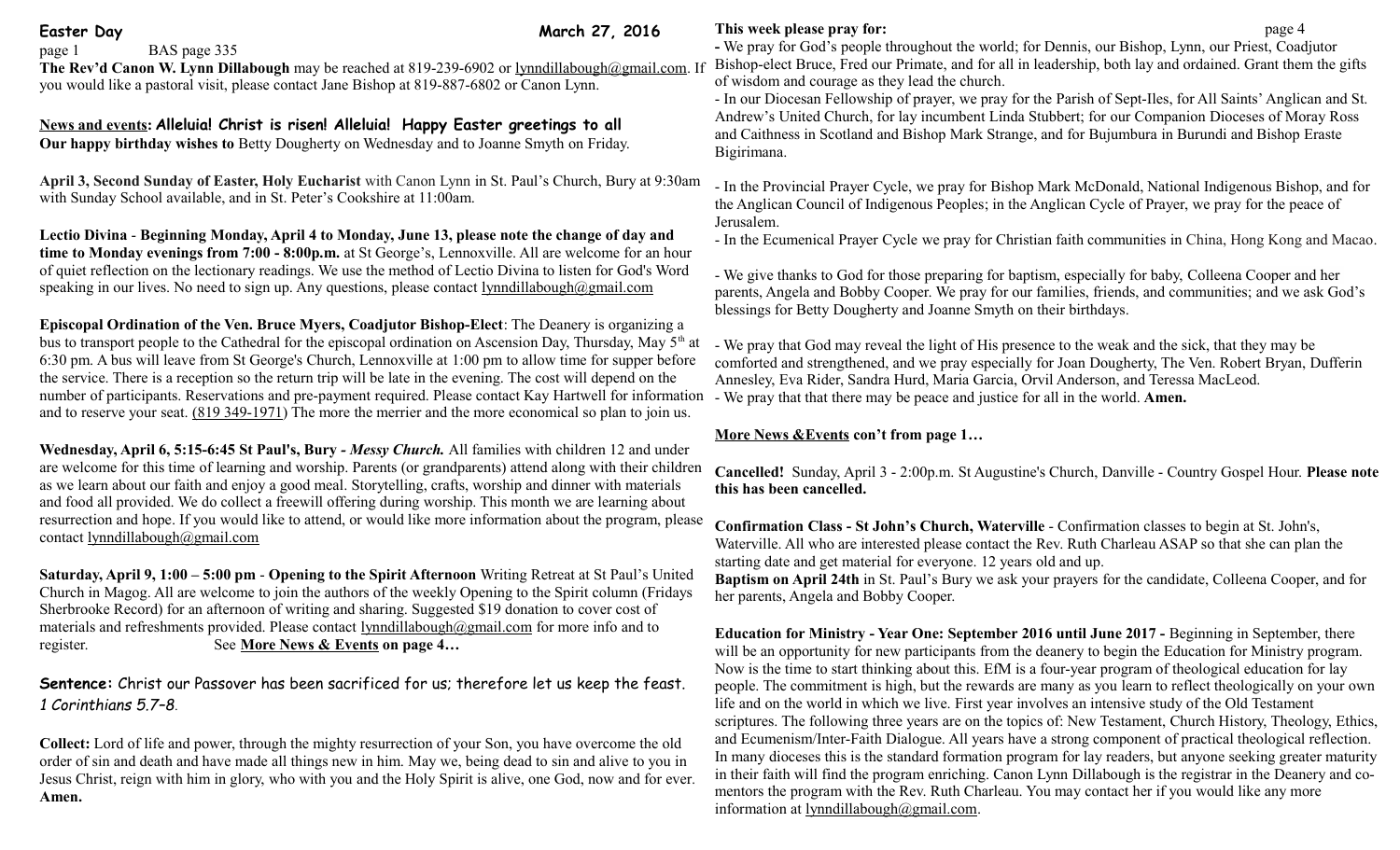**A Reading from the Book of Acts…**<sup>27</sup>When they had brought the apostles, they had them stand before the council. The high priest questioned them, <sup>28</sup>saying, "We gave you strict orders not to teach in this name, yet here you have filled Jerusalem with your teaching and you are determined to bring this man's blood on us."<sup>29</sup>But Peter and the apostles answered, "We must obey God rather than any human authority.<sup>30</sup>The God of our ancestors raised up Jesus, whom you had killed by hanging him on a tree.<sup>31</sup>God exalted him at his right hand as Leader and Saviour that he might give repentance to Israel and forgiveness of sins.<sup>32</sup>And we are witnesses to these things, and so is the Holy Spirit whom God has given to those who obey him." *Acts 5:27-32* 

**Psalm 118:14-29** BAS page 867 **or Psalm 150** BAS page 909

**A Reading from the Revelation to John…**<sup>4</sup> John to the seven churches that are in Asia: Grace to you and peace from him who is and who was and who is to come, and from the seven spirits who are before his throne,<sup>5</sup> and from Jesus Christ, the faithful witness, the firstborn of the dead, and the ruler of the kings of the earth. To him who loves us and freed us from our sins by his blood, <sup>6</sup> and made us to be a kingdom, priests serving his God and Father, to him be glory and dominion forever and ever. Amen.<sup>7</sup>Look! He is coming with the clouds; every eye will see him, even those who pierced him; and on his account all the tribes of the earth will wail. So it is to be. Amen.<sup>84</sup> I am the Alpha and the Omega," says the Lord God, who is and who was and who is to come, the Almighty. *Revelation 1:4-8*

**The Holy Gospel of our Lord Jesus Christ according to John…** <sup>19</sup>When it was evening on that day, the first day of the week, and the doors of the house where the disciples had met were locked for fear of the Jews, Jesus came and stood among them and said, "Peace be with you."<sup>20</sup>After he said this, he showed them his hands and his side. Then the disciples rejoiced when they saw the Lord.<sup>21</sup> Jesus said to them again, "Peace be with you. As the Father has sent me, so I send you."<sup>22</sup>When he had said this, he breathed on them and said to them, "Receive the Holy Spirit.<sup>23</sup>If you forgive the sins of any, they are forgiven them; if you retain the sins of any, they are retained."<sup>24</sup>But Thomas (who was called the Twin), one of the twelve, was not with them when Jesus came.<sup>25</sup>So the other disciples told him, "We have seen the Lord." But he said to them, "Unless I see the mark of the nails in his hands, and put my finger in the mark of the nails and my hand in his side, I will not believe." <sup>26</sup>A week later his disciples were again in the house, and Thomas was with them. Although the doors were shut, Jesus came and stood among them and said, "Peace be with you."<sup>27</sup>Then he said to Thomas, "Put your finger here and see my hands. Reach out your hand and put it in my side. Do not doubt but believe."<sup>28</sup>Thomas answered him, "My Lord and my God!"<sup>29</sup>Jesus said to him, "Have you believed because you have seen me? Blessed are those who have not seen and yet have come to believe."<sup>30</sup>Now Jesus did many other signs in the presence of his disciples, which are not written in this book.<sup>31</sup>But these are written so that you may come to believe that Jesus is the Messiah, the Son of God, and that through believing you may have life in his name. *John 20:19-31*

**Reflection:** Embracing faith in the resurrection of Jesus from the dead is challenging. It was challenging even for Jesus' disciples, even for those who were closest to him! Thomas, one of Jesus' hand-picked apostles, refused to believe without proof. No matter what the others told him, he simply would not believe. Unfortunately, this incident has earned him the nickname "Doubting Thomas." But Thomas was by no means a "doubter" in his relationship with Jesus. Quite the opposite was true—he was one of Jesus' most

diligent and devoted followers. When it became clear that Jesus was determined to go to Jerusalem to die, it was Thomas who said to the others, "let us go, that we may die with him" (Jn. 11:16).

So then, why didn't Thomas believe the unbelievably good news that the others were telling him? Whatever the reason, a week later, Jesus appeared to the apostles again. This time Thomas was there and Jesus invited him to prove for himself the good news of what the others had claimed. He let Thomas see the very wounds that he still bore on his body. And in response, Thomas made one of the most exalted confessions of faith in this Gospel: "My Lord and my God!"

But Jesus' approach to faith was not one that endorsed seeing the evidence in order to prove it for oneself. In fact, he said "blessed are those who have not seen, and yet believed" (Jn. 20:29). This is consistent with what we know of him elsewhere. The multitudes kept coming to him and asking him for some kind of miraculous sign in order that they might believe that he was who he claimed to be. But Jesus refused. I think he knew that a faith that depends on some kind of proof or verification constantly has to be re-proven and re-verified. Those who look for evidence are always looking for evidence, and never really take the leap that faith entails.

Faith is a choice; a choice to look at reality from the point of view that God is making all things new rather than that death is the ultimate reality. But that kind of choice isn't something you can prove or verify. Faith is also a response; a response to our experience of something beyond us, something that perhaps even strains our ability to understand or imagine. Alan Brehm

**Chuckles: An attendant on a cross-country flight** nervously announced: "I don't know how this happened, but we have 103 passengers aboard and only 40 dinners."

When the passengers' muttering had died down, she continued, "Anyone who is kind enough to give up his meal so someone else can eat will receive free drinks for the length of the flight."

Her next announcement came an hour later.

"If anyone wants to change his mind, we still have 29 dinners available!"

**A man had been driving all night** and by morning was still far from his destination. He decided to stop at the next city he came to, and park somewhere quiet so he could get an hour or two of sleep.

As luck would have it, the quiet place he chose happened to be on one of the city's major jogging routes. No sooner had he settled back to snooze when there came a knocking on his window. He looked out and saw a jogger running in place. "Yes?" the man said.

"Excuse me, sir," the jogger said, "do you have the time?"

The man looked at the car clock and answered, "8:15".

The jogger said thanks and left. The man settled back again, and was just dozing off when there was another knock on the window and another jogger said, "Excuse me, sir, do you have the time?"

"8:25!"

The jogger said thanks and left. Now the man could see other joggers passing by and he knew it was only a matter of time before another one disturbed him. To avoid the problem, he got out a pen and paper and put a sign in his window saying, "I do not know the time!"

Once again he settled back to sleep. He was just dozing off when there was another knock on the window. "Sir, sir? It's 8:45!"